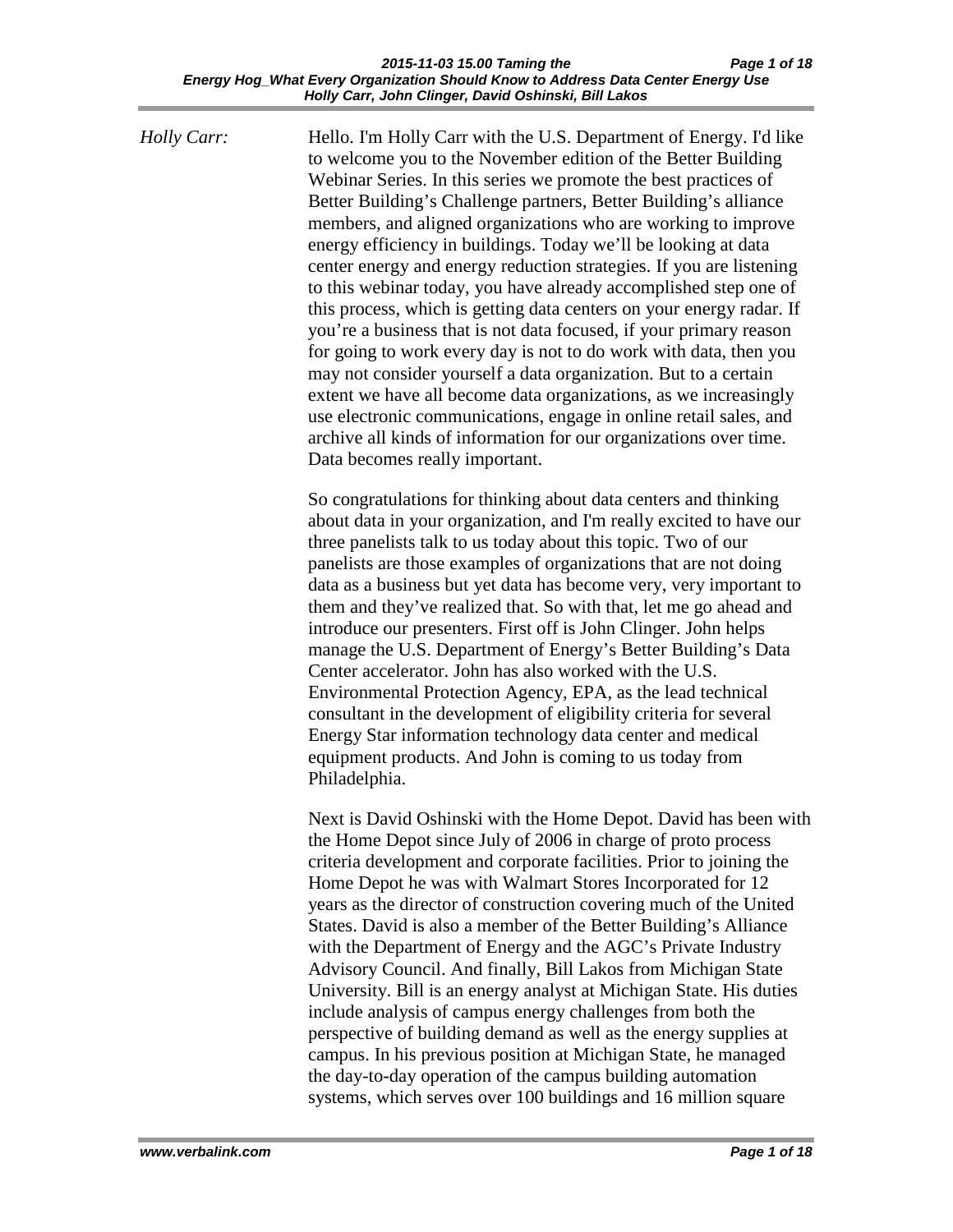feet of space. In that capacity he also managed the small data center which hosted all of the building automation functions.

So thanks to all three of you for being with us today. And before we get started with our presentations, I'd like to remind our audience that we will hold questions until near the end of the hour. We encourage you to send in those questions to the chat box at the bottom of your webinar control panel. We'll be collecting those and try to get to as many of them as we possibly can at the end of our session today. Also the session will be archived and posted to the Better Building's Solution Center website for your reference. So to start us off, let's get a bit of a primer on data center energy use from John Clinger. John, can you tell us how do we define data centers, why should we be harvesting them for energy savings, and what can our audience members do right away to get started?

*John Clinger:* Sure. Hi, everyone, this is John. Let's go to the next slide. Next slide. So yeah, we'll start off with what a data center is. Really a data center is any room or building that houses most of your highlevel computing. Servers, telecom equipment storage, you know all the stuff that's the backbone of what's going on in your campus, your infrastructure, your building. You know we typically look at three different size ranges. You have your small server closets and server rooms to the left. You have entire rooms in the middle and then you can have entire standalone buildings to the right. For the Better Building's program we typically focus on data centers that have an IT load of 100 kilowatts or greater, which is typically a bigger-sized server room or larger in this case.

> Next slide. So why are we looking at data centers? Probably the biggest reason is because data centers are very energy intensive, up to 100 times more intensive than some offices. The server racks in the data centers are becoming more densely populated, driving up the power. There's a lot of demand from customers for more data, data storage, and that growth is just continuing to grow. You know right now data centers make up just over two percent of the U.S. electricity consumption and the number is growing. They're also a bit complex. You know a lot of these data centers are found in embedded buildings, and it's hard to deal with them, so that's a challenge that we're trying to address along with power and cooling constraints in the building. So it's hard to kind of revamp what's already been done, especially in a building that's being used primarily for another purpose. And as costs continue to rise obviously the cost of electricity is of growing importance, so it's something that people are taking a closer look at. The problem is a lot of times the people looking at it, whether it's the IT department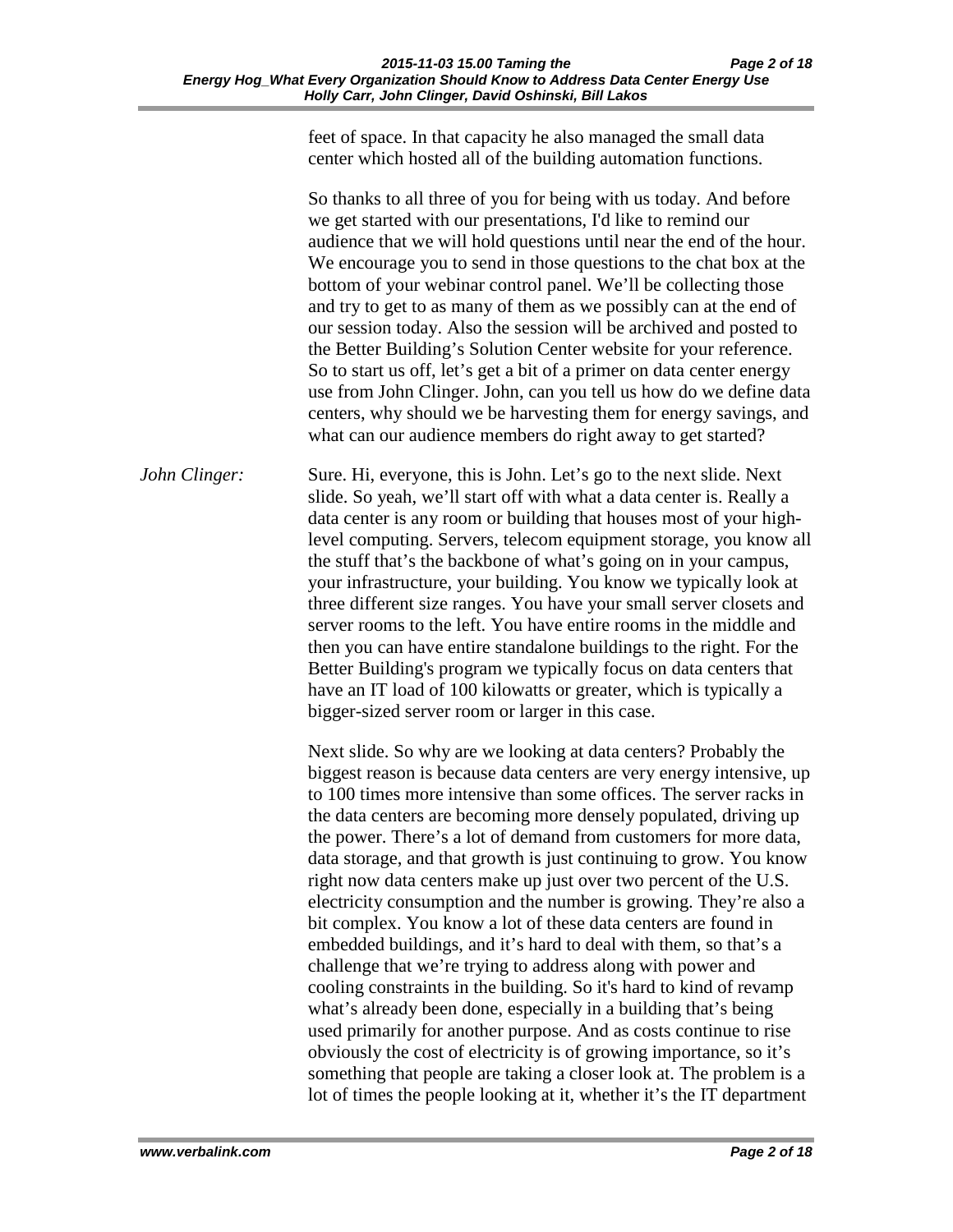or the facilities department, aren't always communicating with each other. So that's another issue that we're trying to address with our partners.

Next slide. So some of the benefits of really taking a look in trying to improve your data center is you can potentially increase your reliability, reduce the load on the IT equipment and the facility infrastructure equipment. You know sometimes things are set up in a way where you're doing a lot more than you need to to get the workload done, so there's some improvements possible there. You can reduce your staffing and maintenance depending on what kind of automation you rely on, and typically we see savings from 20 to 40 percent on a lot of the projects that our partners pursue on the infrastructure side. So why infrastructure specifically? 'Cause you know there's a lot of attention on the IT equipment, and that's good. You know there are many federal programs that focus on that as well, but the infrastructure equipment is something that's harder to change. It doesn't change every three to four years as IT equipment is usually refreshed. And it's also just much more complex to change when you do get around to it. Beyond the metering issue, it's just often very expensive, often a lot of other building considerations to take into play. So you know that's why we're focusing on infrastructure is it's something that's not as natural to upgrade in a timely manner and something that we're hoping to help accelerate the improvement in.

And here's just an example showing that you know IT equipment makes up about half of a typical data center equation in a building, but everything else, the cooling, electricity, the lighting, the air movement, that makes up about half of it as well. Your mileage will vary depending on your building, but this is a pretty good approximation. Some of the things we look at with our partners, you know these are pretty low-hanging fruit for the most part, but it really breaks down to two categories, improving your air management and cooling and improving your electrical support structure. So you know in the HVAC side, hot and cold-aisle containment, using lighting panels, just improving the efficiency of your HVAC units in the fans, finding different ways to cool things using free air using liquid cooling and HPC situations, just adjusting temperature and humidity set points. Sometimes data centers return so cold and there's really no reason to do so given theater newer equipment that's in them. So taking a look at those and then also just optimize your property errors not only in the room but underneath the room as well on raised floors. And similarly on the electrical side you know upping the voltage and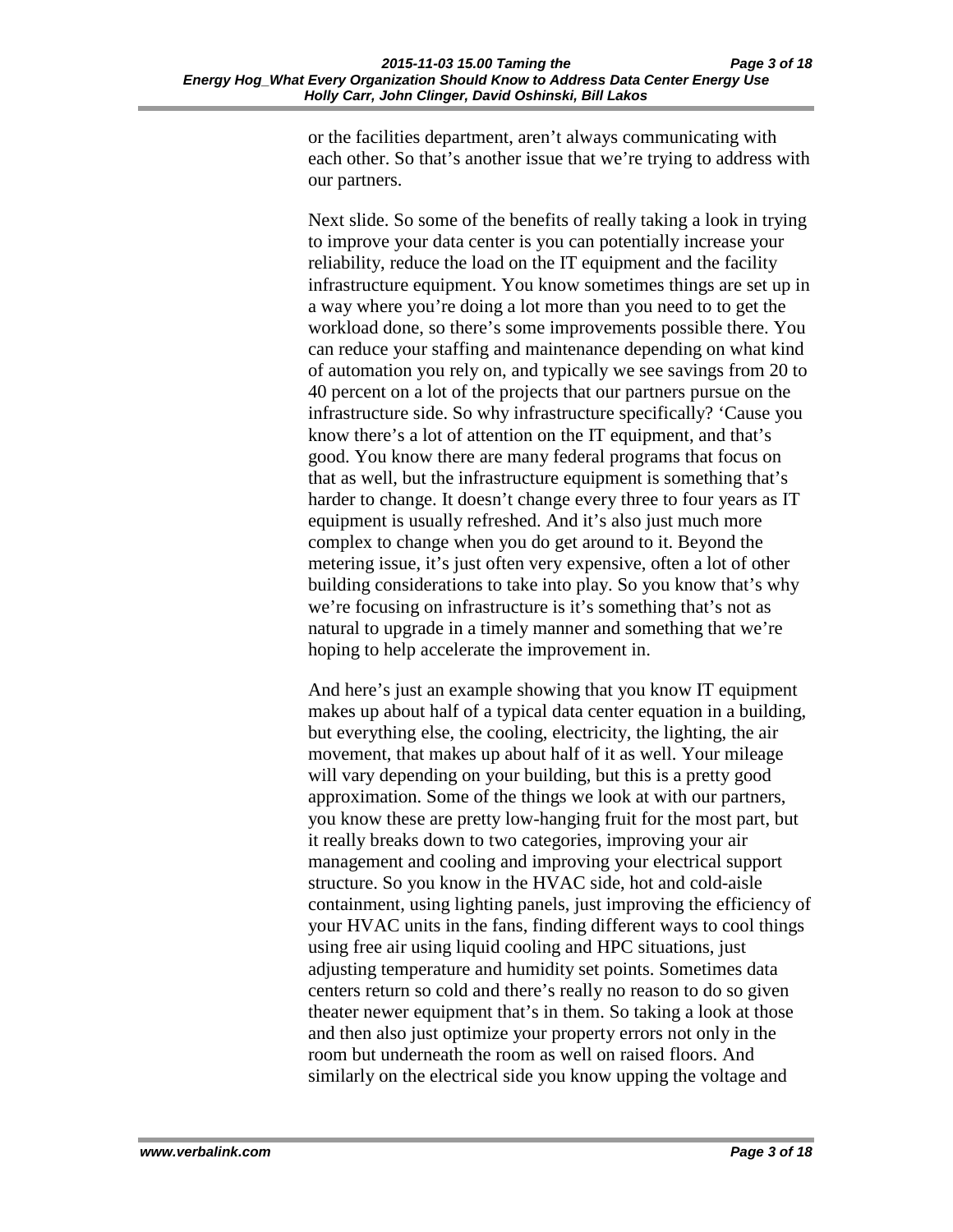improving the wirings and the UPS's, some pretty straightforward fixes can really help with the efficiency across the IT equipment.

Next slide. So what we do at DOE is we partner with many organizations to basically help them improve their situation on the infrastructure side. There's two ways to do that. One is through the Better Building's challenges where organizations commit their entire portfolio and they're shooting for a 20-percent improvement over ten years of their entire committed portfolio. And the alternative for someone who just wants to commit say one data center is to join the Accelerator. And in that it's a faster slightly more aggressive goal where we're looking to try to help someone who whether it's a data center that doesn't have the appropriate metering or just has a lot of work to do, help them move through that process of getting them say from a POE2 to a POE1.3, you know something like that. That's the goal of that program is really to push people along and produce technical solutions that we can share with the general public, show cost-effective solutions for everyone.

Next slide. And how we do that? Typically we collect POE data. So POE is the overall energy use in the data center over the IT equipment energy, and what that does is it gives us an idea of how well the infrastructure is behaving. We take the POE data and we actually subtract one from it to focus on the infrastructure energy itself and we use that metric as the baseline to track people's progress over time. But you know point being you know really the focus here mathematically is to improve the infrastructure side of the equation rather than the IT side of the equation.

Next slide. The biggest problem we run into with many partners is they don't have sufficient metering, 'cause metering in a data center requires more than metering in just the typical building. You obviously have to have the IT equipment metered up, which a lot of people handle the UPS's, you know the interruptible power supplies. But sometimes metering the infrastructure particularly in a mixed-use building can be really challenging. So we work with partners to help address those challenges. We receive technical assistance from Lawrence Berkeley National Lab to help individual partners figure out solutions for their particular you know situation. So that's something that we're very active in helping partners with.

And finally, I think one of the last slides, just why it's great to join. You know there's a lot of recognition for leadership. The results are profiled and promoted on the website through publications. The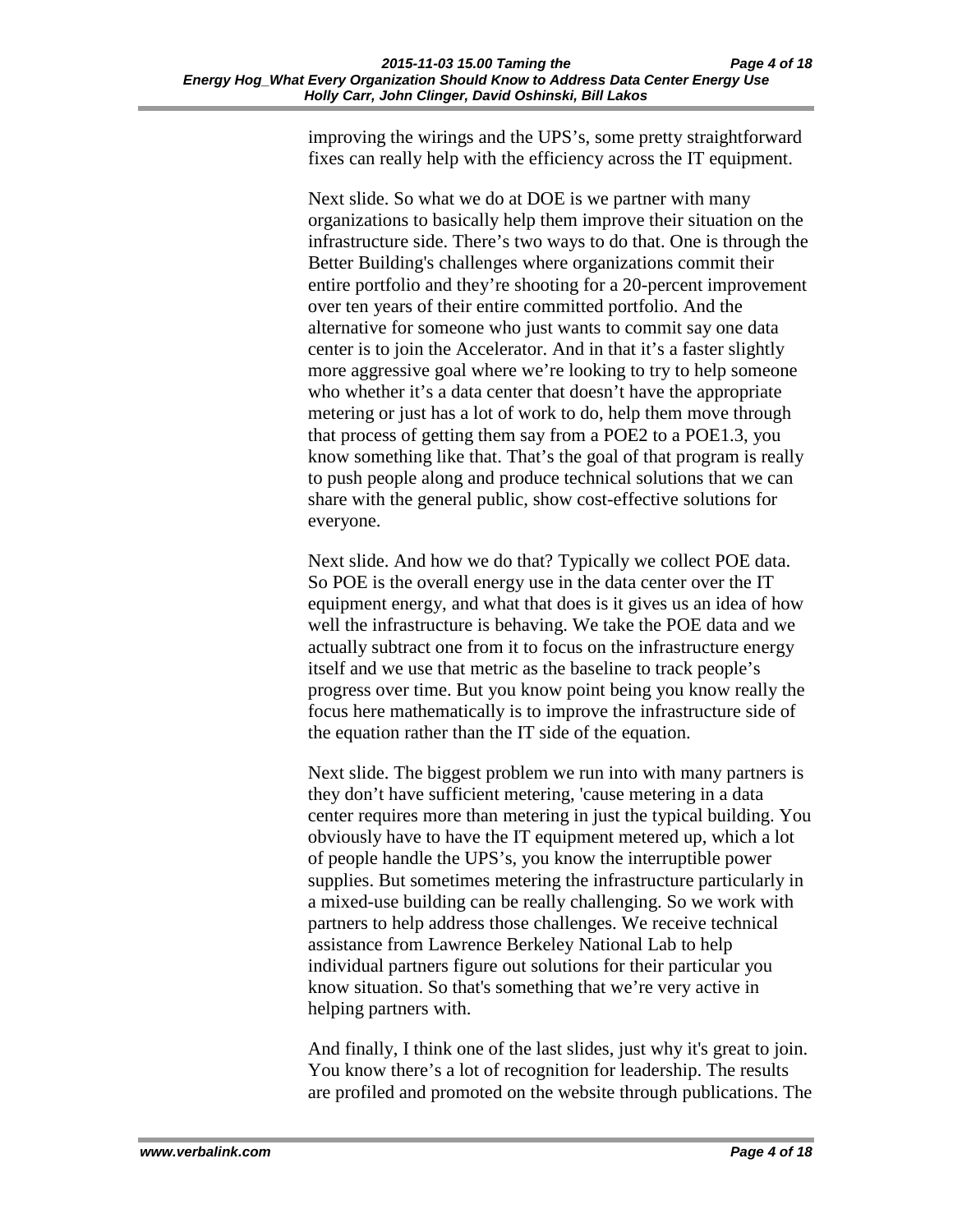technical assistance from Lawrence Berkeley, and you get an opportunity to work with some of the other partners in the field and learn from them some solutions that you may not have thought of on your own. I think those are the largest things. I think one more slide. Yes.

And here is just an idea of who we're working with right now through the program. So it's kind of a sandwich right now. You see a bunch of federal agencies and state governments up top and then a bunch of national labs at the bottom, and in the middle there's a lot of private sector organizations, including some higher-ed groups in the middle. But we have a nice representation mix of federal and private members or partners I should say. And yeah, everyone's at different places. Obviously the Facebook's and eBay's don't really need too much help *[laughs]*, but you know in their sense they offer solutions for others in ways that you know some of that hyper-scale stuff can creep down and be useful for everyone else. And vice versa we have partners who are at the opposite end and really are just starting from square one. So we're definitely open to working with more people, so if you have any interest in working with us on this program, please do reach out. There will be some contacts at the end of the presentation. Thank you.

- *Holly Carr:* Great. Thanks very much, John. Now we're gonna turn from sort of the primer and providing a little context about data centers to looking at some actual examples of what folks out in the real world in the trenches [1 minute pause in audio]…for our audience. David, I assume you're not able to see a change in slide, is that right?
- *David Oshinski:* Oh there we go.

*Holly Carr:* There I just saw one. Go ahead and advance again if we can.

*David Oshinski:* Yep, all right. I just wanna give a little bit of information about what we're doing at the Home Depot. One of the things – I come from not the IT side or not the energy management side even though some of the energy folks report after me. But one of the big things our group does is we work on all facilities here, whether it's stores, distribution centers or the corporate office facilities. We manage all the design for them, the maintenance programs, etcetera. And as you know, when the economy slowed down a lot through the last recession, we weren't building very many stores. So what our leadership did is they challenged us to look for ways of getting value out of our existing assets. And one of the things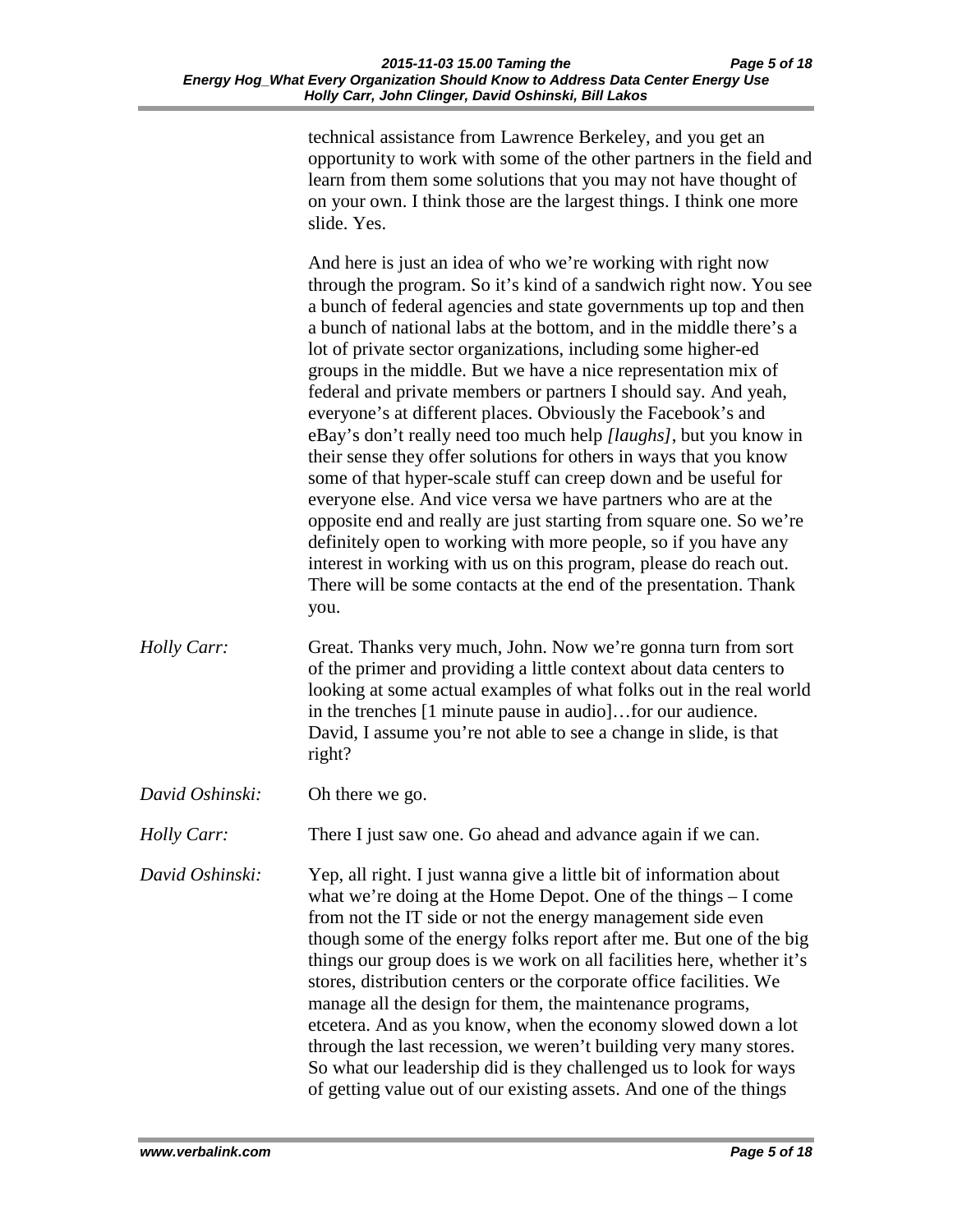we did is we started benchmarking with other retailers, with other companies around town and looking at what they did. And one of the big areas they saw was a huge area of opportunity in reducing energy in our data centers.

You can go to the next slide. Okay, what I'm gonna speak about is at the Home Depot we really have two sites that our data centers are in. The first one is in our Atlanta home office. The original first building was built in about 1995, and our data center is in one of the floors on another building about 39,000 square feet, and that building was built in about 1997. So the buildings are about 20 years old now, so there's a lot of changes in the industry that's come about. You can go to the next slide please.

And then we wanna talk about our Austin location too. We have another data center in Austin. It's a little older building. It's about 120,000 square foot. It's got a small group of office in there for some programmers and it's got a little call center in there also. Data center makes up about 53,000 square feet of that building. It's basically a single-level building.

Next slide. All right. Some of the issues we encountered when we started researching you know these centers in Atlanta, SSC we call it, store support center. In the data center of course in 39,000 square feet cold air was flowing 24/7 in there without regulation. Find out our heat exchanger wasn't working either, and they were continually adding new equipment increasing the energy load all the time. And the other thing that we noticed in there, and I know that John brought it up in his presentation, the layout of the equipment. It was all haphazard. They were all in different directions, cold facing hot, etcetera. They were just wherever they found a slot they put the units. You know in the Austin data center we had a little different issues going on there. It's an older building. The units were about 15 years old and they were aircooled units. It's pretty amazing to try and cool a data center with air-cooled units. We also had no backup. Any time there was an emergency there our technicians were on call like 24/7. They had to come out there and work on the system. None of the economizers up on the roof were working. All the units had the old R22 refrigerator in there. And I mean there were times that that building was so bad that we had associates up on the roof with water hoses cooling the building off. It was so bad there.

Next slide. Okay. What we did for the fix in Atlanta. One of the things we did was we partnered with our IT associates. We visited sites all over town with our vendors and our consultants and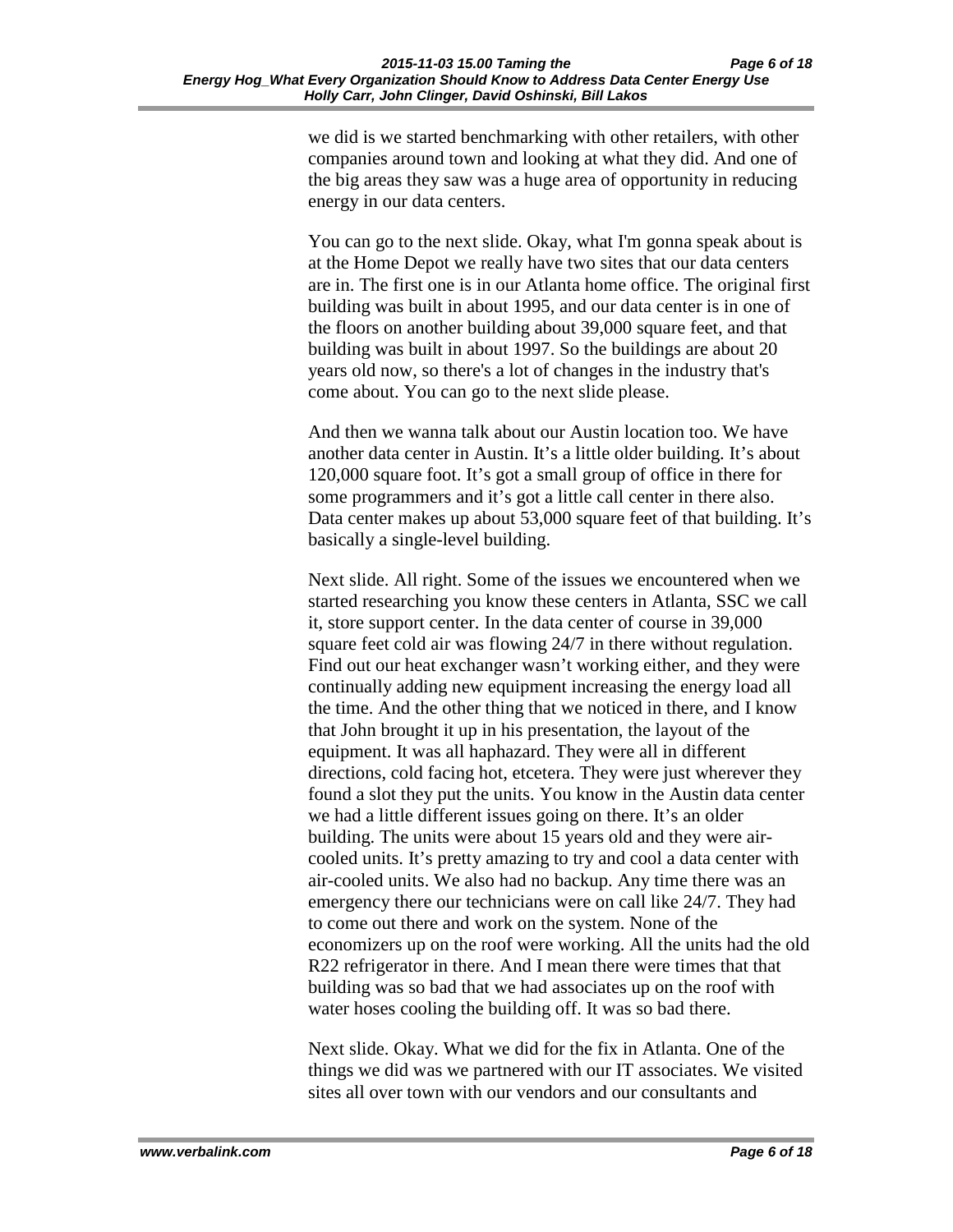looked at different methods to help improve and reduce energy in data centers. We toured a lot of different facilities all over town, and what we came up with was installing cold-aisle containment in our data center. We used a lot of different methods to do this. As you can see, on the left we used air curtains and then we used some rolling units, which are on the top on the right that roll in and out. And then we put some rooms with doors on them also. One of the other things we did was we repaired the heat exchanger, and we continue to upgrade our cooling system here. In fact next year we've got a big program going to help improve the cooling towers here, so our energy usage went way down in the data center here.

Next slide please. In Austin basically what we did was we decommissioned 19 DX units. We installed one 800-ton waterchilled tower there. We repaired the economizer, and then the units that fell all the areas on the floor we changed all the motors out on them. They were 50-horsepower motors. We went to 35 horsepower motors with BFDs, so we really reduced the energy there.

Next slide please. We also installed a central plant there, and we installed three backup 450-ton air-cooled chillers, so now our backup will be N plus two, so it's not such an emergency anymore.

Next slide please. Oh we did it. Well we had consultants to help us. In each location we had different consultants do studies and come up with recommendation. A lot of these we went over and over again with our vendors also. We brought vendor partners in, mechanical contractors. We brought the cold-aisle guys in. We had them walk with us. We had them show us examples. We had them take us to buildings all over town to figure out what the best method to do this was. And then of course you have to request funding from leadership. Basically we had to go before an executive committee to get funding for it since we're a publicallyowned company. These were two separate projects basically and they came under two separate requests. The Atlanta facility went to corporate facilities and the Austin project went to the IT department. Basically when we developed the budgets for these we showed an NTV. The Austin center also had a big risk component to it too because there was no backup and it was air cooled. And the age of the units too were an issue there, so that helps sell it. A couple of the other things that we found out as we got into this process. When we were in Austin, we got a good utility rebate. I mean they'll pay you incentives for reducing your energy in a lot of locations and bringing in more efficient equipment. I mean even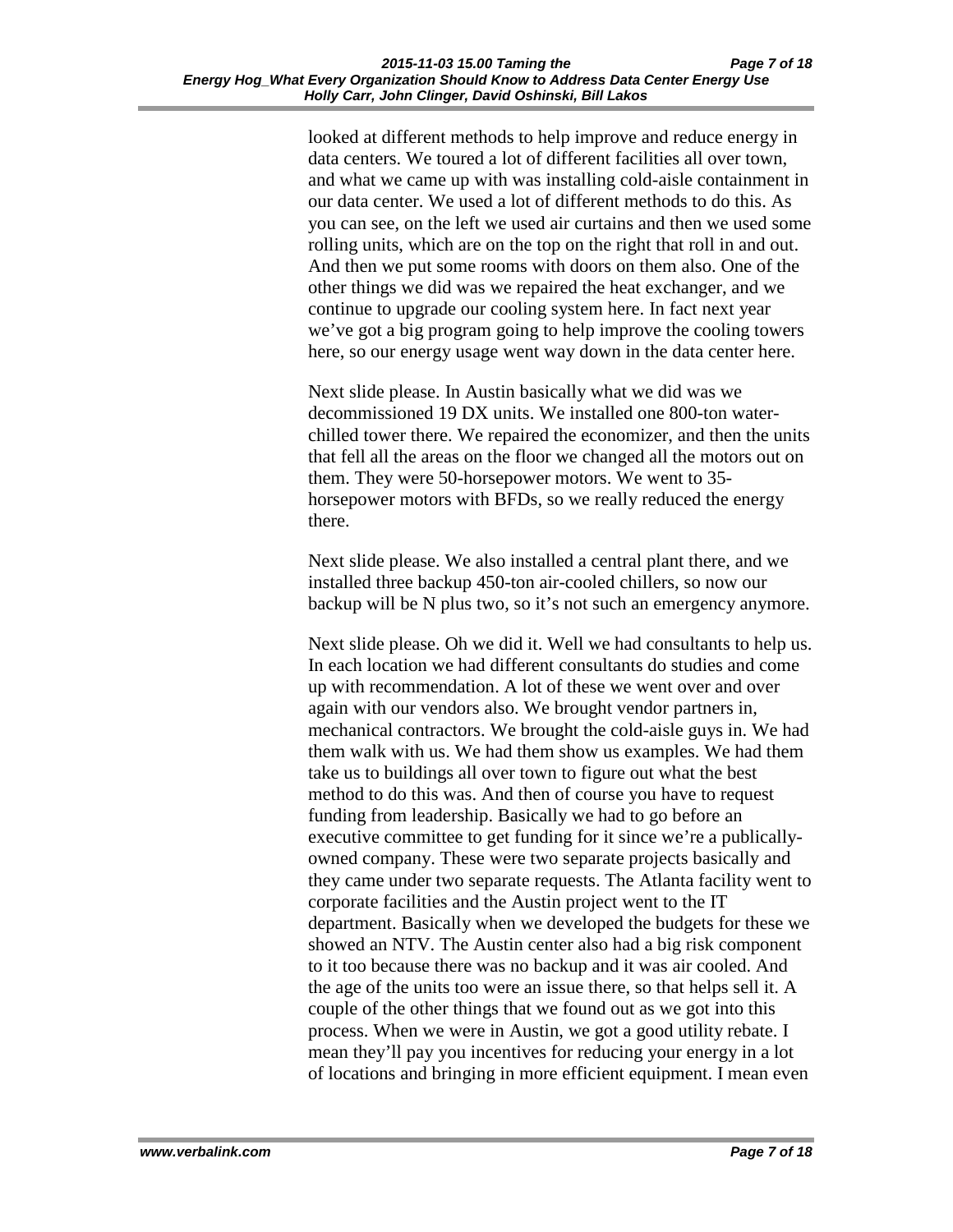with the water, I know that water's a big issue these days with shortages and that, but it helped us to do this.

Next slide please. Atlanta is basically complete, except we're always adding new equipment in there. In fact we're just about to do a study in there now to see what we need to add. One of the things that we do each fall is we come up with our annual budgets for our facilities, and I always put some funding in there. And basically what I'm gonna do for the next five years is putting funding in there for additional cold-aisle equipment in Atlanta because we know that they're gonna be always adding equipment. I mean our .com business is growing like crazy so they're always adding things, so we know that we're gonna have to continually put those rolling rooms or add curtains, etcetera, so we need to put that in our funding. So that's something you need to think about too when you're doing these type projects because it will always be ongoing. Now in Austin we just finished the commissioning there of the system. We're starting to collect data. Basically we'll have our first month of comparison out shortly. We're also trying to work through some issues on separate metering. Just like John said, you know when you got an existing building, the metering is not very good. I mean even here at the SSC where I'm at we have one meter for all these buildings that run all the energy, and everything's not broken up so we're trying to come up with ways how to measure things better here. In Austin it's a little easier because the system you know it's a separate building on its own. The other parts of it are small and you can do calculations on it. One of the things that we've seen here in Atlanta, huge energy savings, I mean just not only in kilowatt hours but since we've put the cold-aisle containment we have saved over \$200,000.00 in energy costs, electric costs, for our facility here. So it does pay off to do this; there is a return on this. And I mean if you're a company and it hasn't looked at doing this, this is something you really need to look at. I mean our next goal probably in Austin too is see if cold-aisle containment will also even help that building further along, so there is a payoff for it. And thank you and if there's any other questions at the end, just let me know.

*Holly Carr:* Thanks so much, David. This is great case studies of both of these locations and looking forward to hearing more about the results from the newly-completed project. Quick reminder to folks that if you haven't already, we've gotten a number of questions and we've been sending those on to our panelists and we will get to those at the end. But please do continue to send questions to us through the question box on your webinar interface. Next up is Bill Lakos at Michigan State University coming to us from East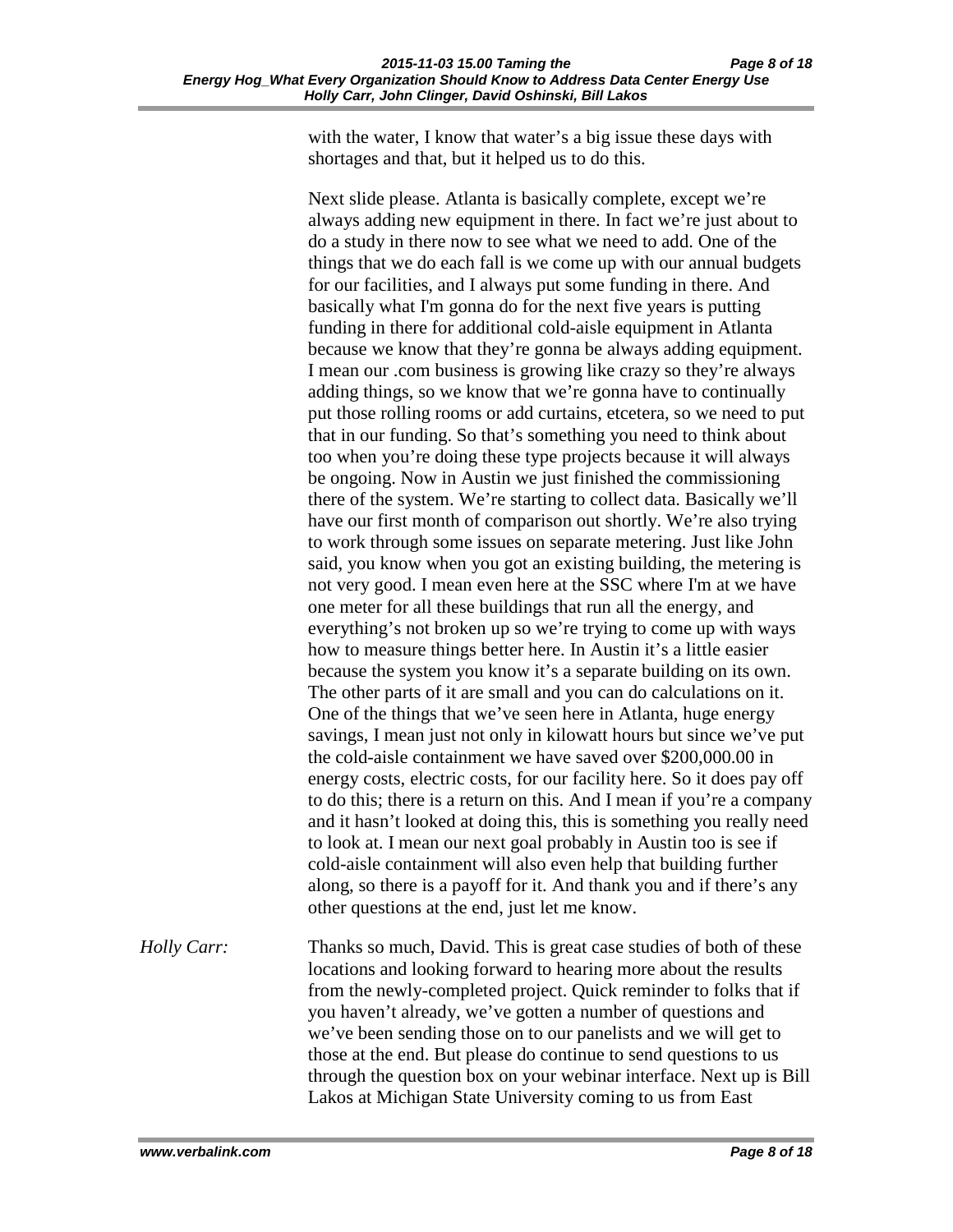Lansing, Michigan. As Bill will show you, Michigan State, like most universities, has data centers of all shapes and sizes, so in Bill's case, taming the energy hog as our presentation is titled, is a lot more like taming lots of little energy piglets running around campus. So, Bill, take it away and show us what you have at Michigan State.

*Bill Lakos:* Okay, thank you. You can go to the next slide. So Michigan State University, for those of you that aren't familiar with us, we are located in East Lansing, Michigan, and we have this mission statement about what Michigan State Spartans do, and I'm gonna carry that theme through. But really our challenge is to advance the common good in uncommon ways, and we're looking at tough problems and some that are not so tough problems and trying to find solutions that make things better, make life better for us.

> Next slide. So we have these figures are a little bit out of date. We've got over 50,000 students this year, over 11,000 staff, 5,200 acres of campus, 21 which are developed. The rest is agricultural land and that sort of stuff. Lots of buildings, lots of academic buildings, and we also own our own power plant. So that's gonna be unique to us in that because we are our own power plant, it's really about saving the fuel that's used to generate the electricity that the campus uses.

Next slide please. So our commitment to this data center challenge is really two different facilities totally only about 5,900 square feet and 700 kW of total load. But as you'll see, the problem is much bigger than that for us. So we're looking at changing the way we do things, starting with taking our primary campus administration computing and a high-performance computing center and creating a purpose-built facility so that it's not embedded in a building, or if it is embedded in a building at least it was built with data center functionality in mind.

Next slide please. So the important thing is, like Holly mentioned in her beginning statement, even those companies that are no like the Google or the Yahoo or the Microsoft or the Facebook that are data center oriented, just about every business out there relies on data centers. The university is not any different. Our academic mission, our operational needs, and our research needs all have data center components that are key to us finding solutions, and our latest tag line is who will, Spartans will. We will find a solution, and sometimes we find solutions that are not ideal so the challenge for us is finding good solutions.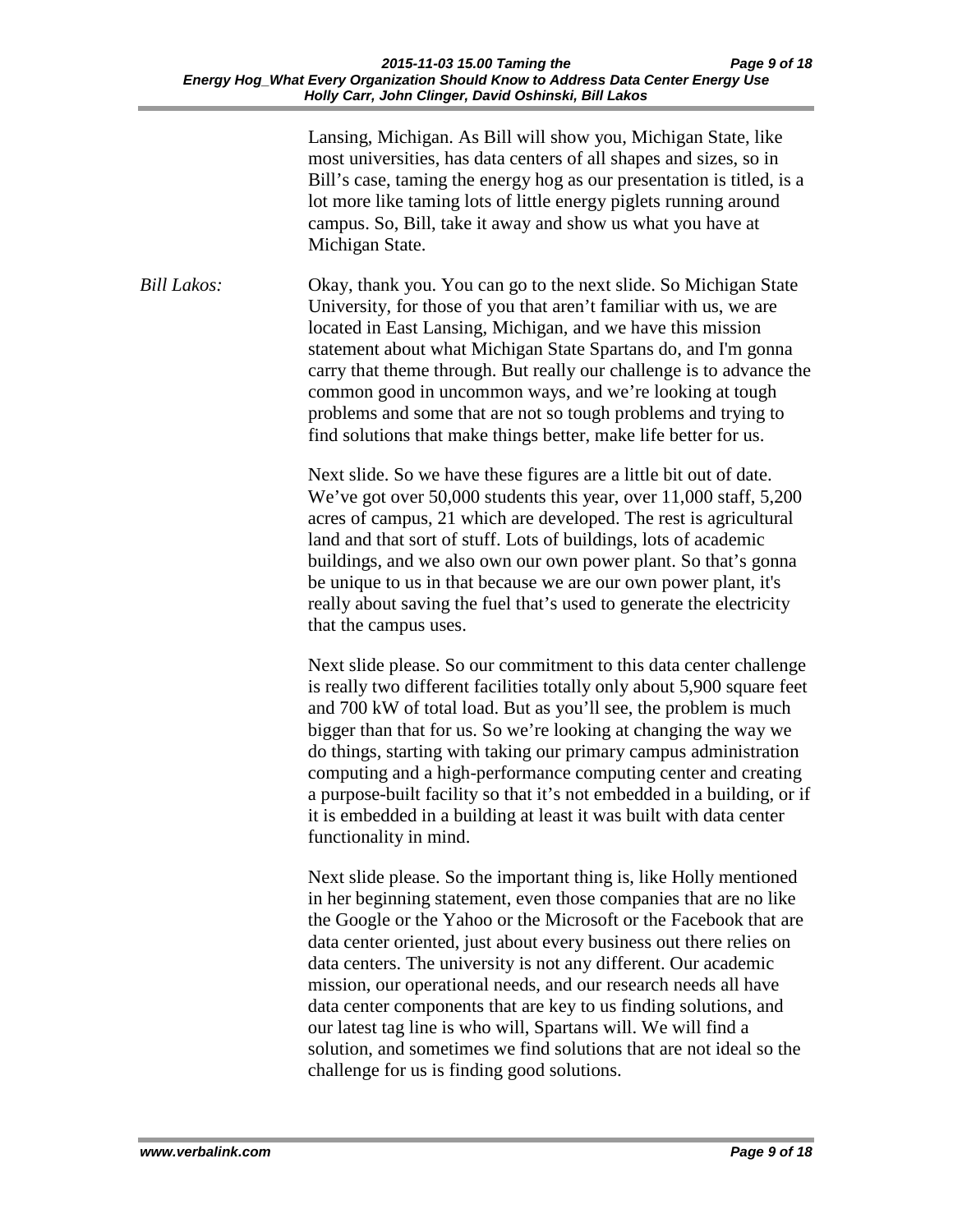Next slide please. So this is our campus. This is the developed part of campus. We have a river that runs through the campus and to the north of the river is the historic part of campus, and to the south of the river is those buildings that have been built primarily post World War II. The key point to this slide is that the top ten, the ten largest data centers, are the larger red cylinders, and you'll notice that two of them are located in close proximity to the river. They are in fact within the 100-year flood plain. They are at risk, and those are two of the primary data centers, the computer center and the administration building, the top two are in the flood plain. And so for us it's not just about saving energy but it's about reducing the risk to our critical infrastructure. Now when you think about how many data centers do we have, John's definition of the three different types of data centers, the original assessment was that we had at least 56 of them; those numbers were based on selfreporting. A further study determined that we have many more of those data centers, some of them data closets. We've got them scattered all over across campus, so it is about, like Holly said, lots of little piglets. It's about managing the entire herd and how can we find solutions.

Next slide please. So we have over – we have seven facilities that are over 1,000 square feet, another more than 45 that are under 1,000 but above 100 square feet. And this says a dozen but there's probably dozens of server closets out there just waiting to be found. So the key to this is you know taming this energy nightmare is first assess what you have, and if that means bringing in consultants to assess what you have, you really need to understand where you're starting. That would include determining what kind of energy footprint these have. Now you can't go down to every server closet and determine that, but at least understand in your bigger facilities what you're starting with and assess what options are available. The comment that John made earlier about server room temperature sometimes you have to understand what the reasoning was for that server room temperature being so cold. You know part of it is that's the way we've always done it. Our IT folks like it when it's colder. Why do they like it when it's colder? Well one of the things that we've found is that when they have the data center colder, they feel that they have an added protection should something fail. So the challenge is addressing those concerns about failure and backup systems and convincing them that maybe a colder temperature isn't required to gain the assurance and the protection that you need.

Next slide please. And then you need to look at some of these other places where you may have racks of servers that have been moved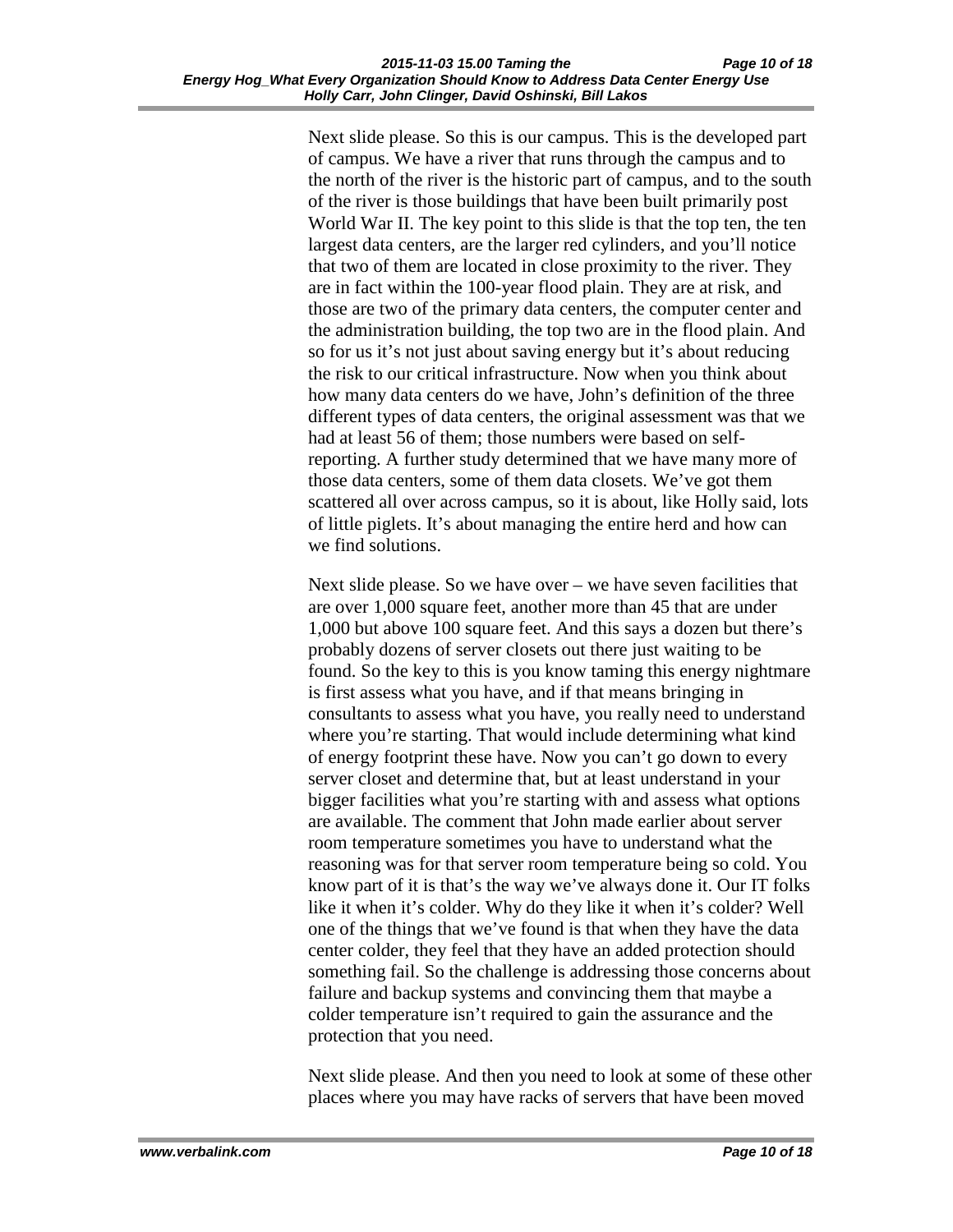into an office. The IT folks inherit these racks of servers, and in this case you can see the cooling system is a window shaker, a window air conditioner, which is not ideal.

Next slide please. And then you see even further that they're free cooling option is an open window with a fan hanging on it. And when you think about security and when you think about energy, those are some of the things that we really shouldn't be doing.

Next slide please. In this case, we have a portable air conditioner serving as the cooling unit, and the exhaust, the hot air, is exhausted out the window and it's kind of caped up in a haphazard manner. Again, part of the challenge is recognizing what problems you have, admitting that you have a problem in order to find that solution.

Next slide please. So a not-so-clever solution for heat rejection but what we found is that Spartans will find a solution. They will do what they need to do. And if they aren't given an option, sometimes the decisions they make are not the best that can be done.

Next slide please. So as a university, our goal is to  $-$  we're much earlier in the process; we're not as far along as say the Home Depot has. They've achieved some significant gains. We're in the early stages, and we're trying to figure out just what it is that we need to do. Our concept is to combine two major data centers into a single purpose-built facility, include some of those things like indoor or in-rack cooling, hot-aisle containment, cold-aisle containment, whatever it is. But really at its heart we want to determine what the optimum mix is for those servers that need to remain local, those that can be virtualized or remote, and also are there cloud-based solutions that we should be leveraging in order go get the right mix?

Next slide please. So where are we? We have issued an RFP, and the idea is that we want a firm or teams of firms so that are experienced in helping us with the design engineering and managing the construction of a new data center and thinking about things like scalability. So something that David mentioned was really building in the scalability and the variability so that we can operate the data center in an efficient manner. Some of our challenges though are what's it gonna cost us and what are the future operating costs? So really comparing those and creating a you know what is our return on investment, and sometimes it's that return on investment is not just the energy saved but the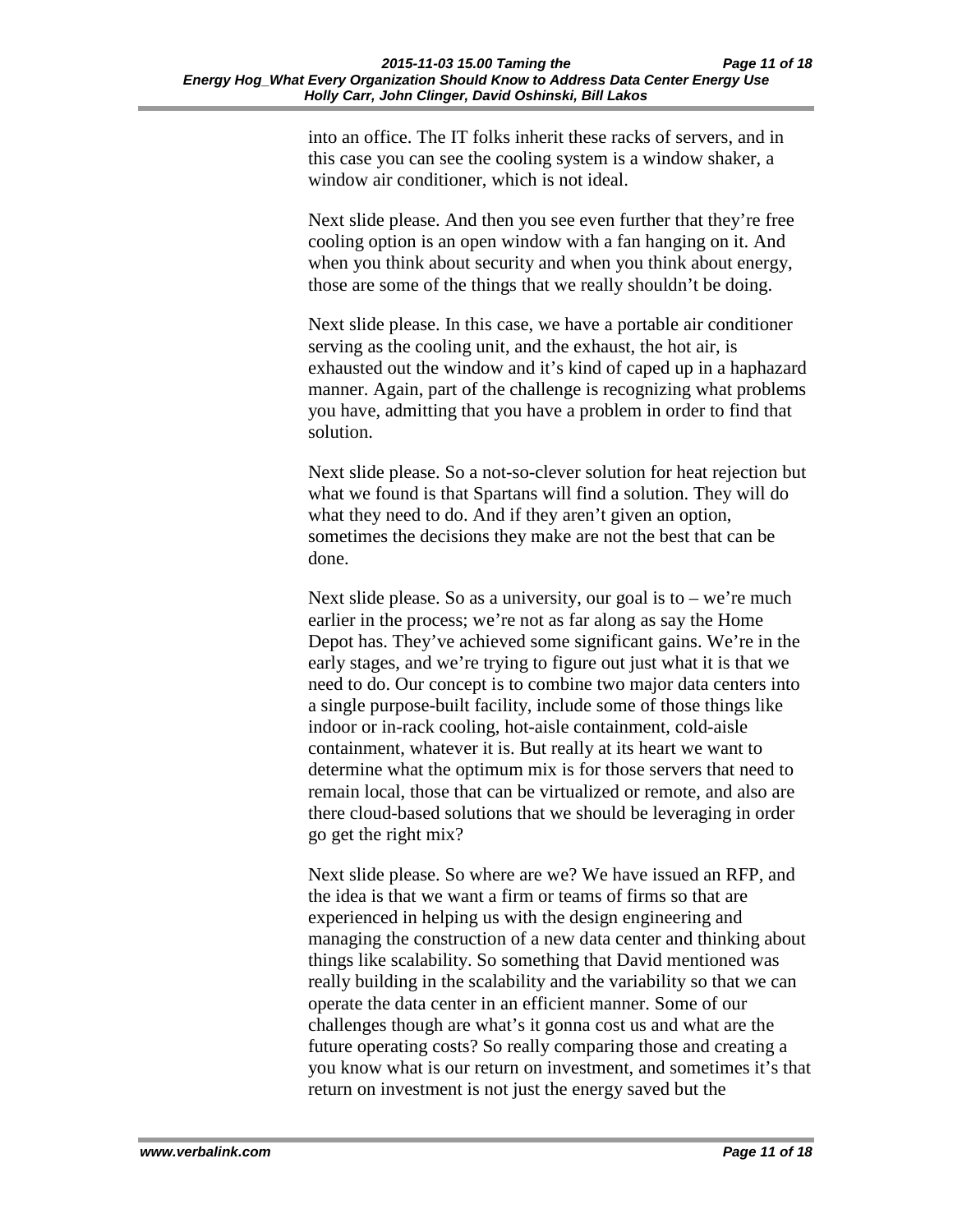elimination of the risk, for instance in our case getting at least one of those primary data centers out of the flood plain. Leverage those opportunities that pair well with the energy conservation that you might realize. And for us it's about creating a trust relationship between the facility people who maintain the facility and pay the utility bills, the IT people who operate the IT infrastructure, the administration trusting that we're making the right choices, and academia they need to trust us all so that we are delivering for them what they need in order to carry out the mission of the university. Is that the last slide? One more or is that it?

Okay, yes, our anticipated outcome. Currently we estimate our POE as being over 2.2. What we'd really like to see is a POE that's under 1.3, which we would estimate that being a 40-percent reduction, 10,000 megawatt hours per year, million dollars, and again echoing some of the things that have been said previously, avoiding outages due to failures. And this is what our first step is. We think there are future integration opportunities that we might be able to once we realize our first goal, what we might do beyond that.

Next slide. So I think we're to the point where we can start with questions, or do you have other –

*Holly Carr:* Yes. Thank you, Bill, and I wish I was there to give you a glass of water. *[Laughs]* Hopefully you can go run and get one now. I'm sorry. Thank you so much for providing that insight into what you all are doing on campus at Michigan State. We've had a number of questions come in for both of our panelists, so we're gonna give our panelists a chance to take a peek at some of those. And in the meantime I have some additional resources that we wanted to share from all three of our panelists. Kendall, if we can move on to the next slide please.

> I love those photos of the data centers such as they are around campus, and I'm sure that a lot of our audience members can relate to those cobbled together data centers as well as you know the big and official ones that also need energy efficiency help, so. On the slide that you're now seeing, we have a couple of resources for folks. The first off is from DOE. This is a link to our center of expertise for energy efficiency and data centers, and this is kind of the headquarters for all things data centers. You'll find many resources here as well as information about participating in the data center accelerator program that John Clinger mentioned earlier. So if you have data centers as a part of your building portfolio and you're interested to get to work on some of those and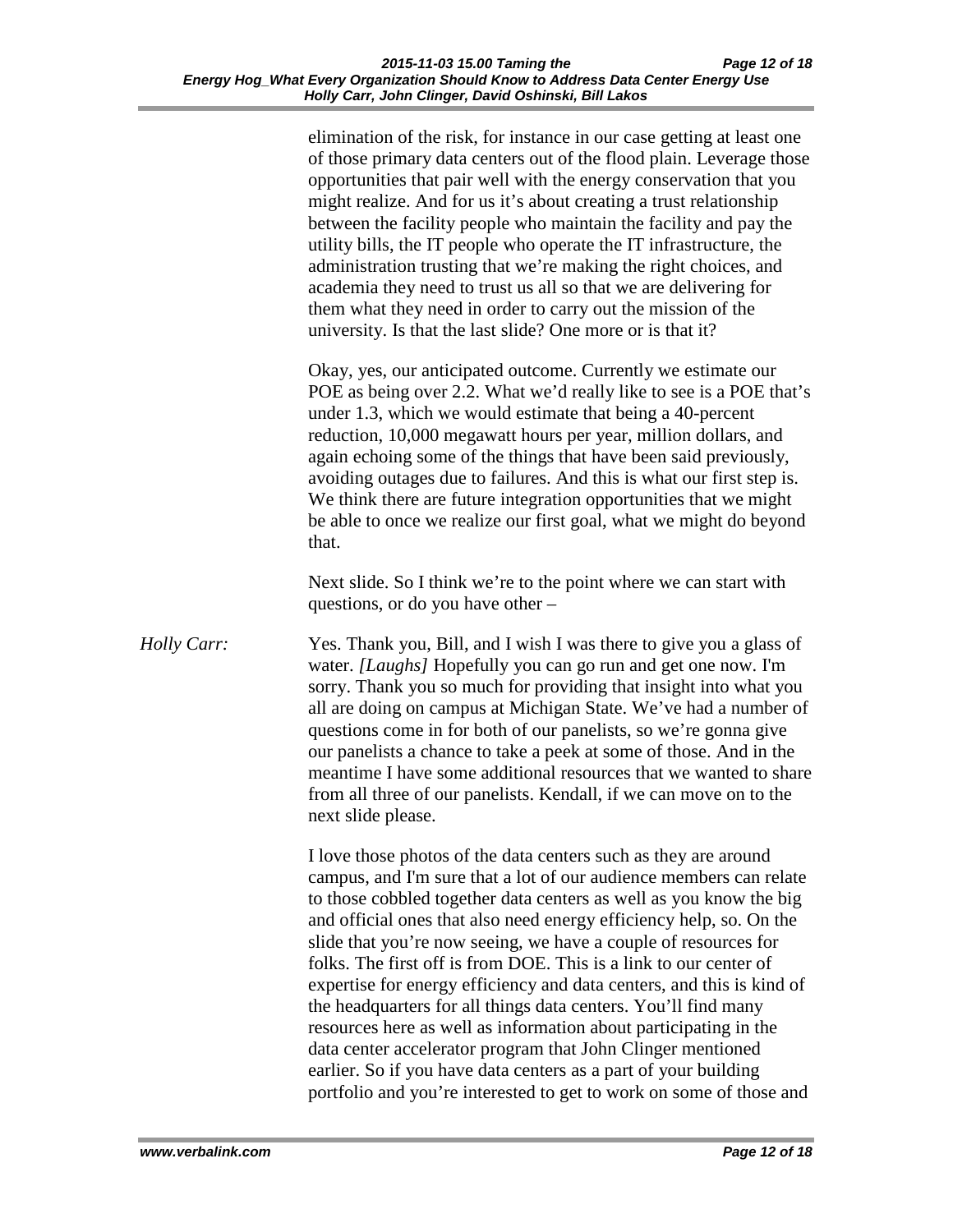receive recognition for doing that, please take a look here and/or contact John Clinger. You'll see contact information for everybody in just a few moments.

Second is the partner profile for the Home Depot's participation in our data center accelerator. You can see what they have committed to and a little bit more information about what they're doing. And then finally, for Michigan State we have some resources more broadly describing the work that Michigan State is doing on energy efficiency on their campus. So Michigan State as you may or may not know is participating in this data center accelerator. They have also stepped up to participate in the Better Building's Challenge, and they're a partner in the challenge, which means they've made a commitment to 20-percent reduction in energy use across their entire building portfolio, so that's 16 million square feet on their campus. And these are three different case studies talking about what has worked for them so far. So an implementation model on their long-term campus energy planning software that they used to help them figure out which direction to go for such a big portfolio of building and as well as two very specific case studies, one on Anthony Hall and one on Erickson Hall where they've had great success already with energy efficiency retrofits.

Next slide. So yeah, now let's move to some questions from our audience. And, Kendall, if you would let's go ahead and put contact information up. Can you just move forward to the contact info slide so that folks can jot that down and have more than 30 seconds to get those contacts, 'cause I've seen a number of folks who'd like to reach out to some of our panelists. So let's start off with a couple of questions for John on some of the kind of primer information that you gave us. We had a couple of questions on temperature settings. So one person asks, "At one time IT managers wanted to set temperatures in the 60s. I have heard the IT industry has changed their position and now sets temperatures in the high 70s or low 80s. Can you expand on this and tell us more about temperature settings for data centers?"

*John Clinger:* Sure. So I'm sorry I brushed over that so quickly in not much time. Basically a lot of the temperature guidance in data centers most of those refer to astroid. They have data centers guidelines for different operating conditions within a data center, and that's what most of the federal programs and most of the private industry you know usually stick to as recommendations. Now what's happened over the past several years is the IT equipment themselves has achieved there's astroid levels where a product can operate in higher temperatures, different community conditions, and there's a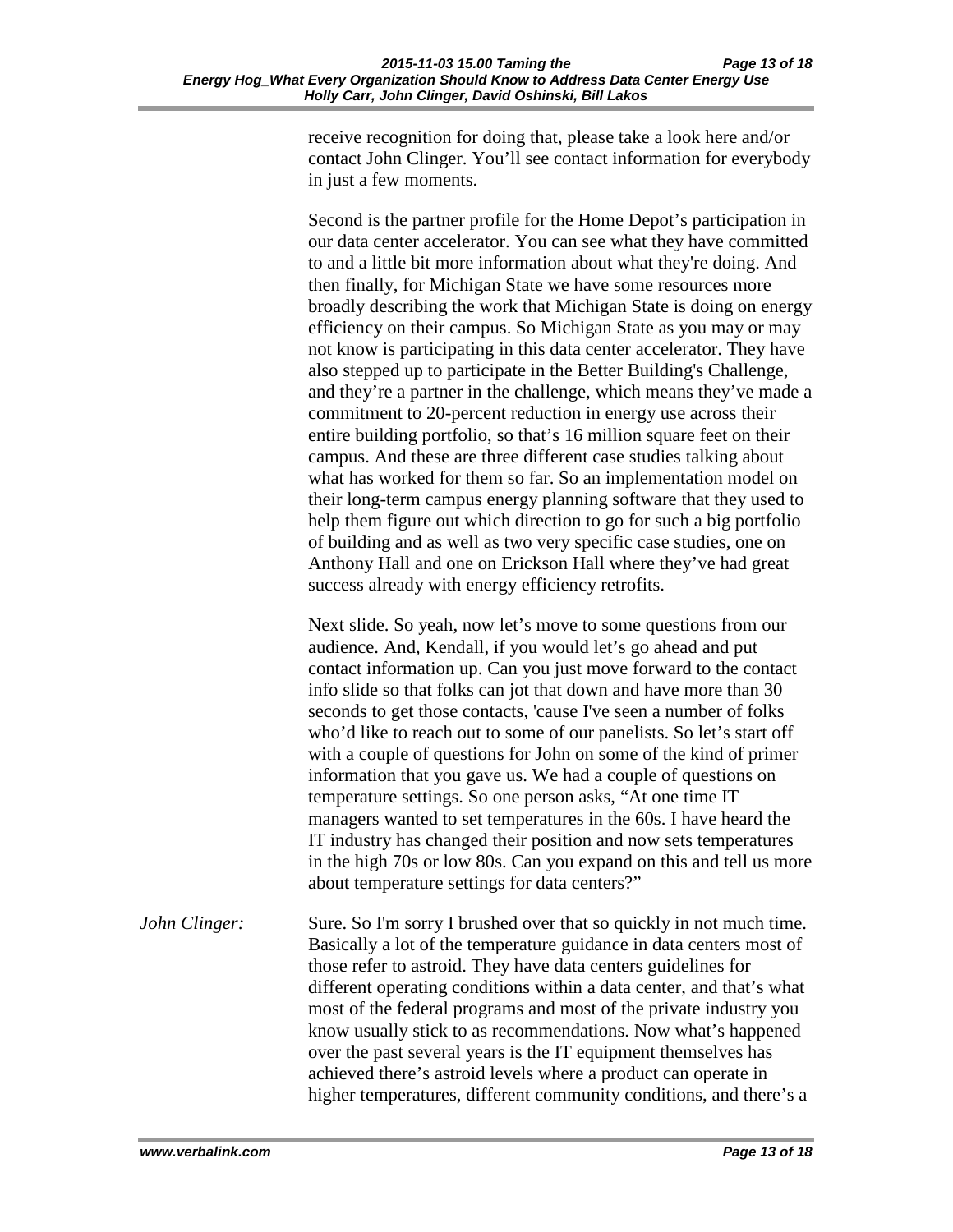lot more products available now so they can operate in conditions that are warmer than what you might have thought in the past. So the general guidance has crept up over time, but products are also becoming more aggressive and are building to operate in environments that used to be somewhat you know a place you wouldn't wanna go to.

I will point out with temperature also, for one, a lot of the savings actually has been on the community side, people just not controlling human weakness nearly as much as they used to; that's saved a lot. And with temperature it's not just the air temperature. If you have chilled water, some of the largest savings we have seen is just changing the set point of the chilled water even a few degrees if possible. And there's ways you can go through the process without having to shut down to figure out where your right balance is, how much can you push it without really creating any risk. And that's one area where you know if you have an internal expertise it'd be great to explore. If you don't, the savings we've seen from such simple changes have been so large it's probably getting a consultant to look at, because you know that's one of the easiest low-hanging fruits there are and it's one of the most impactful as far as savings, so.

- *Holly Carr:* Great. A number of folks have asked about speaking of getting a consultant to help out. *[Laughs]* A number of folks have asked about Michigan State's RFP that they've put out and are interested to see that, and I don't know if Michigan State might be willing to share that. So please note that Bill does have contact information here if you'd like to reach out, and we'll talk to Bill afterwards to see if that's something we might be able to share as a resource elsewhere. Another question for John Clinger. What is free air and then some strategies?
- *John Clinger:* Yeah, so what I meant by that is using outside air to do the cooling rather than conditioning the air. Different geographies benefit from it better than others. If you're out in the bay area or pacific northwest, you can get by with close to if not completely using outside air as your main source of air for cooling the equipment. So I mean it's not gonna work for everyone; it depends on their geography. But where possible being able to use the outside air to help cool the IT equipment is a huge savings as far as energy and just you know there's other benefits from it as well.
- *Holly Carr:* Great. And speaking of cooling strategies, we had a question about I think primarily directed at David and the Home Depot about different cooling strategies you've tried and which you think are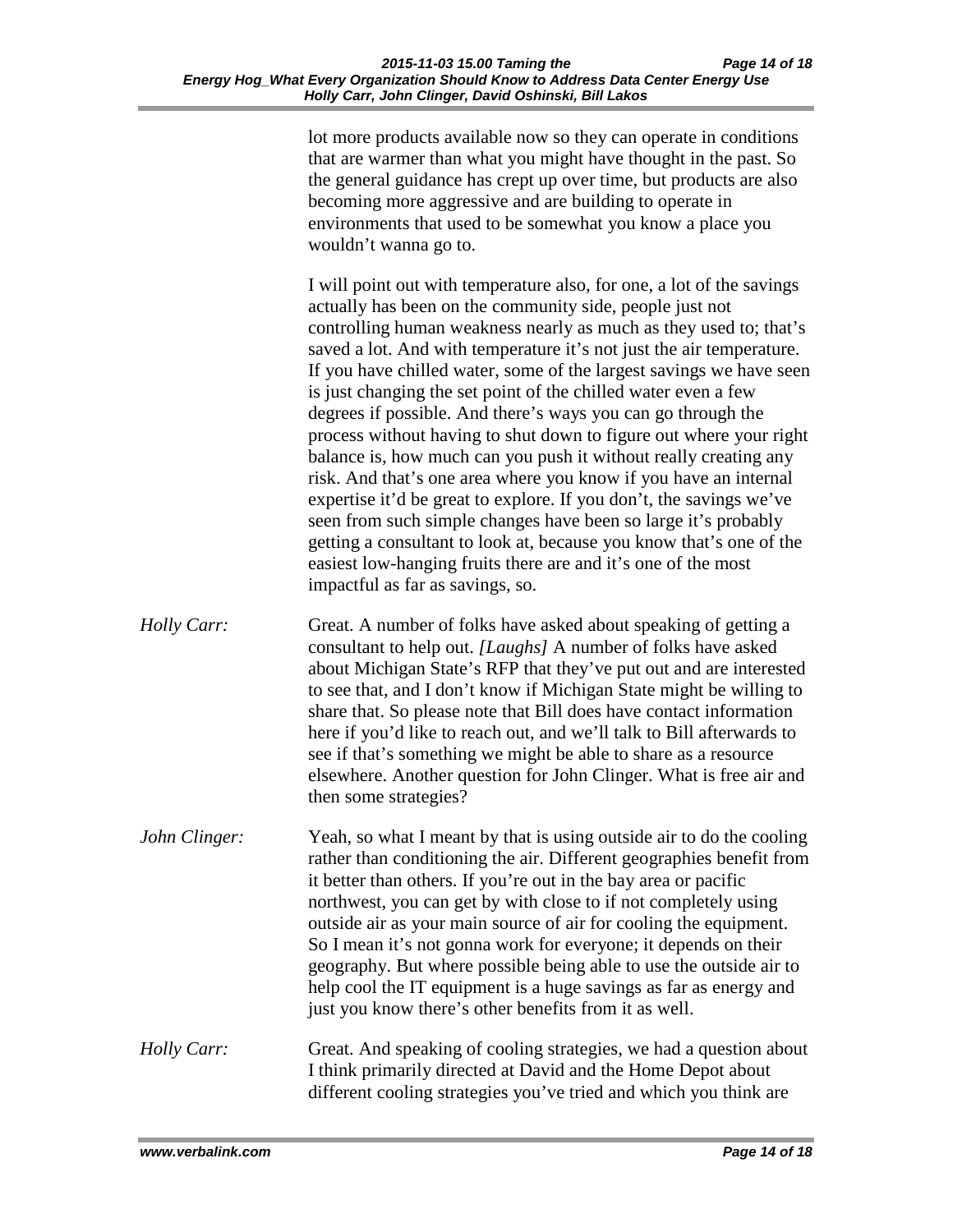most effective. So looking at curtains versus glass wall for cold aisles, etcetera, if you have any sense of what works best in what conditions?

- *David Oshinski:* Yeah. Basically it's you know I think you gotta look at it at the life of the equipment. I mean you know we have some old equipment that we know that within the next couple years that we're gonna take out, so we may put curtains around those. And then we know we have some permanent equipment that we know is not gonna move; it's gonna stay in its location and we're gonna keep it long term we will build a room around that. And the most, I guess the easiest, is those rolling units that go around the units. If you're adding a lot of equipment and moving equipment around, those are best for that. You know once we've completed all this and figured out the different uses and likes of things, we did what John said, we started turning the temperature up in the surrounding area too, which helped a lot. But because of the different ages of the equipment, you have to come up with different applications. If you had an unlimited source of income, the rolling ones would probably be the best.
- *Holly Carr:* Great, thank you. Bill, a question for you around actually this is a question we can expand to both Bill and David. We had a couple of questions about getting the right buy-in, working with the right folks, developing relationships internally so that you can address trust issues. So presumably in the higher-ed. space it's really professors and programs on campus that are protective of their data for their research. And so a question to Bill about what strategies have been most effective in getting people to trust and to, if you will, give up their data centers for a purpose-built facility?
- *Bill Lakos:* Yes. And that is a key at least for us when we're challenged by all these different diverse groups that have data centers. And really our best result has been finding the partner who's already done it, and we've found that our purchasing department went ahead and did a virtualization project, moved all of their – they essentially eliminated the data center from their building. And when you think about purchasing department, this is really you know they're putting a lot of trust in that configuration. They're trusting financial. They're trusting their provider's information. So really what we did was we said, "Okay, you know here's a customer. Here's somebody who's using this centralized data center and taking that relationship and really setting it out there as an example." And absolutely we have on the academic side a concern about that sensitive data that they may have, and definitely a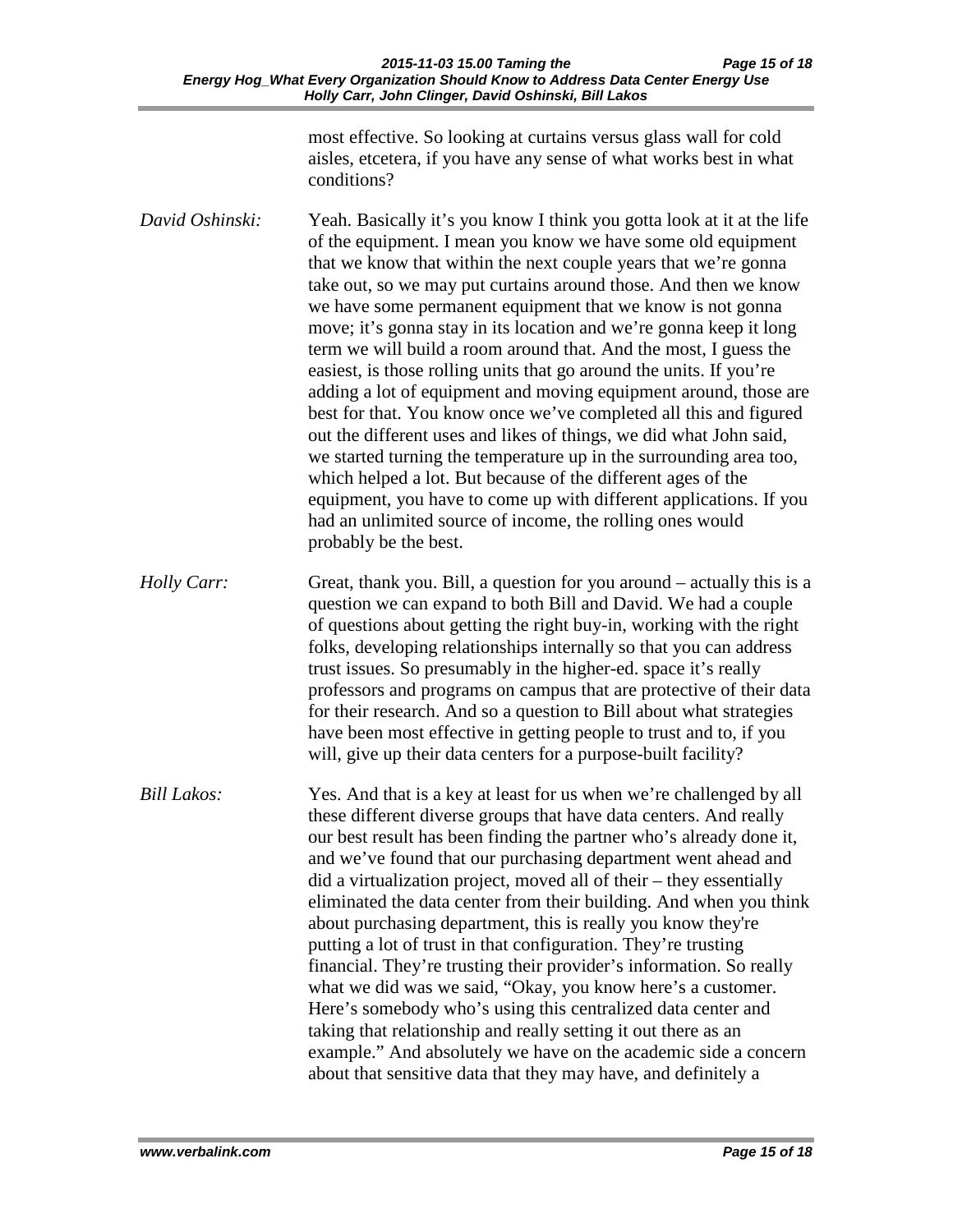challenge. Some of them will be willing. Some of them will be willing with the right incentives.

- *Holly Carr:* Great. And similar question for you, David. It sounds like you have established some good relationships with IT folks and you know you're more of a facilities and construction person. So can you give folks some suggestions, best practices for reaching out and making the right contacts if our audience members are energy managers, sustainability folks, facilities folks in their organizations and they want to address data centers? What are some good ways to reach out to IT and make contact and start that relationship?
- *David Oshinski:* You know each of the facilities basically has a facility manager or a senior manager. You have to get them deeply involved in it what you're doing. That's why we took them out when we were visiting different locations with our vendors and showed what other corporations are doing. And then you have to get their leadership involved also. I mean I would set up here is we have a senior manager. We have a director, and then there's a senior director over the one here at the SSC. And then there's a facility manager at the one at you know Austin, and we got them all involved in what we were trying to do in these projects. Sometimes there's even people that report up just to the facility manager who you know I mean we had one guy here, he was probably here 15 years, and he knew this place inside and out and you really needed to get him involved in it too. He was more of a day-to-day guy, but the senior manager really listened to him and what he had to say. And once he got bought into it, I mean it was a pretty easy process.
- *Holly Carr:* Okay, thank you. One question for you, John Clinger, about participants in the data center accelerator, a person wondering if there are financial incentives involved and you know what the recognition, what the incentive is for participating.
- *John Clinger:* Sure. So there is no financial incentive from DOE directly. I will say for some of the federal partners through the Federal Energy Management Program FEM does provide some funds at times for certain projects within the federal government. But for the private sector, primarily the benefits are recognition and being a leader and also technical support. You know it really depends on your outage. If you're closer to the cutting edge of things and you're doing a great job and your metering's in a great place and you know you're using the cutting-edge solutions, then it's really about you know just getting your work out there. Another avenue not only on the DOE website but DOE works is a lot of publications and other ways of getting that out there for people to see. In-person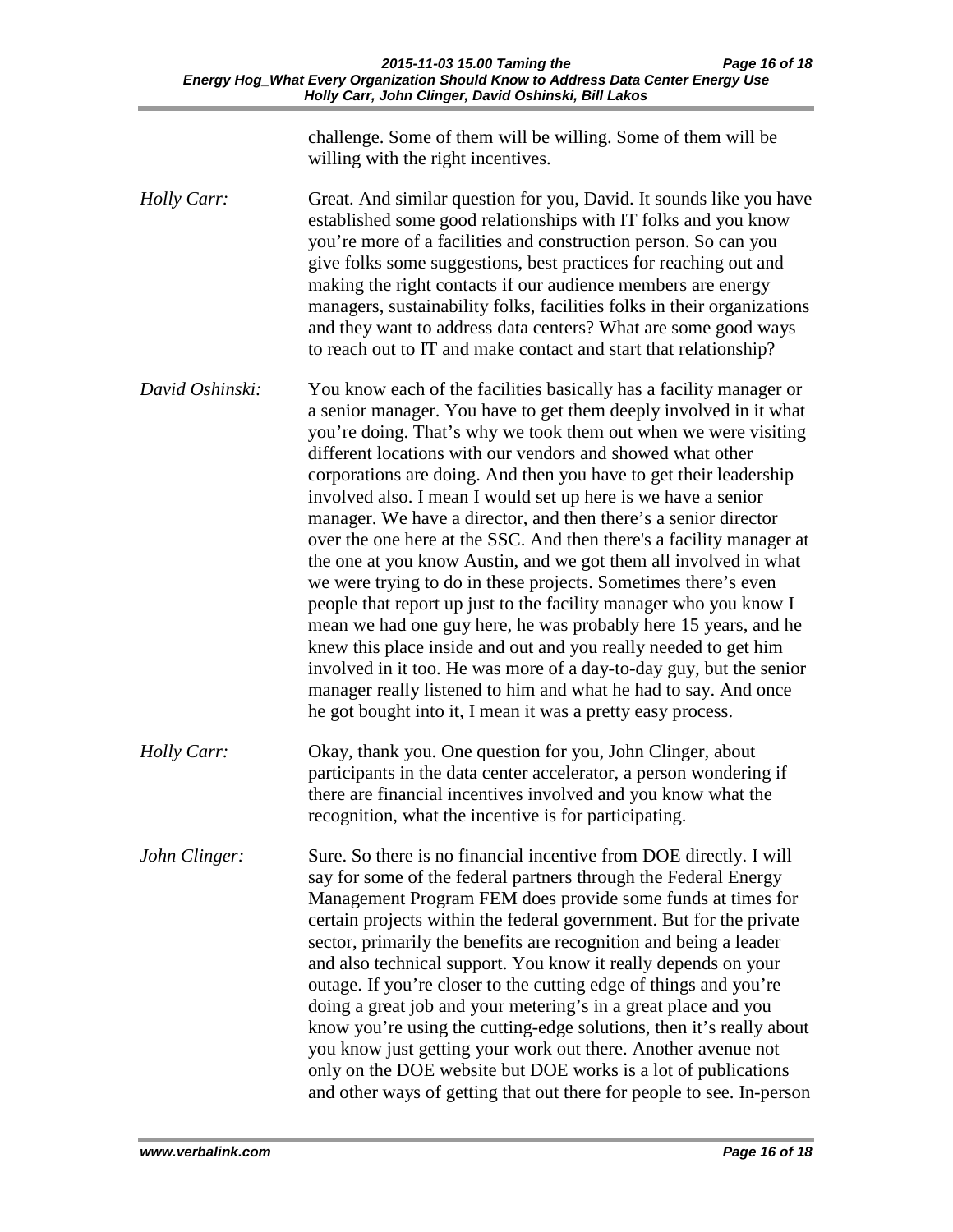events, participation in a large Better Building's Summit, which is often in May which we'll talk about a bit at the end. So it's a lot of PR. It's a lot of working with the government to highlight your solutions and to show people look, here are some cost-effective ways to move forward that everyone can consider.

For those on the other end who really are struggling even to get metering going, I think the technical assistance is a really big deal because you know having one of the national ops who specialize in this work with you to develop a metering plan and help guide you in the right direction so that you're applying metering that will actually be beneficial. There's a lot of people who have installed metering but they may not do it right and then they find they're not getting the data they need. That doesn't really help anyone and can also be a large waste of money. So avoiding situations like that, making sure that solutions that are being taken to improve your metering so then you can track your improvements on the larger scale is nice to have a technical support there to guide you in the right direction.

*Holly Carr:* Thanks, John. Kendall, let's go back a couple slides back. We kind of skipped to the contact information, but let's cover the next webinar. Great. So December's webinar for the Better Building's Webinar Series really will focus on plug load and what folks can do to address and reduce plug load in their buildings. So particularly as you're starting to address the low-hanging fruit as we call it of lighting and other low-payback activities in your buildings, plug load starts to be a big deal. It starts to become a bigger percentage of your energy use in your buildings. So we have three great panelists joining us on December  $1<sup>st</sup>$  from 3 to 4 PM Eastern time. First of all, Rois Langer from National Renewable Energy Lab, NREL, who heads up a lot of plug load work and our Plug and Process Load Technical Team in the Better Building's Alliance. Rose will be presenting on a number of resources that that team has put together for folks to help assist building owners, managers, with reductions in plug load.

> And then we'll hear from Jason Sielcken from the General Services Administration, GSA, with a case study of the Aspinall building in Colorado, which is a historic federal office building that has gone through a major, major retrofit to become a zeroenergy facility. So this is a historic building, a retrofit to a zeroenergy facility, and as you can imagine plug load became very important to them as they are striving to hit zero energy. So he'll be talking about their strategies in that building to get there.